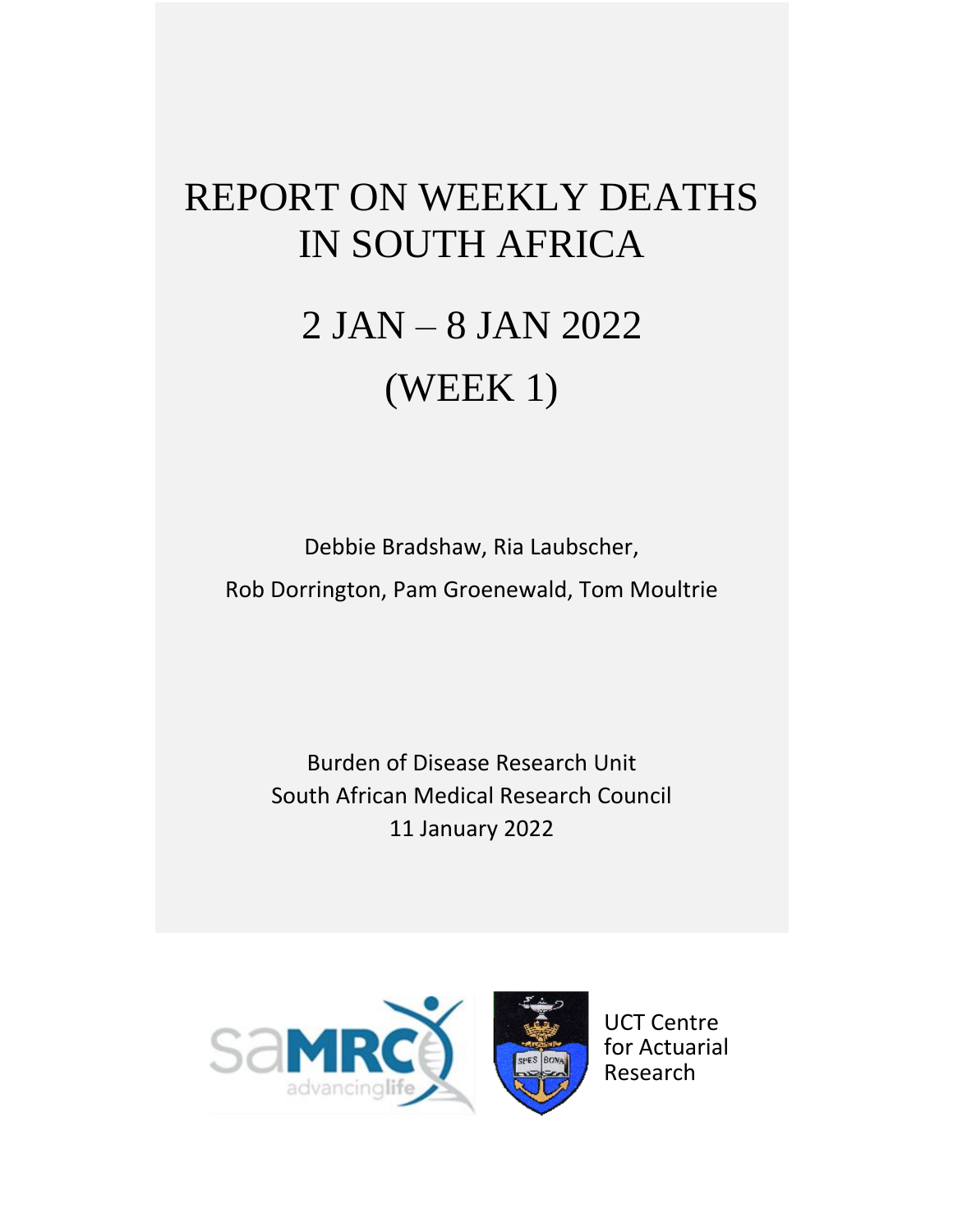#### **Glossary:**

**Age-standardised excess death rate:** Indirectly age-standardised excess death rates have been calculated for each province to adjust the crude death rates per capita for the differences in distribution of the population by age. The adjustment factor for each province is calculated as the crude death rate for South Africa divided by what the crude rate for South Africa would have been had the age distribution of the population been that of the province. Standardisation for age is necessary when comparing populations that differ in their age structure because age has a powerful influence on the risk of dying. The rate is based on the cumulative number of excess deaths since 3 May 2020 to date divided by the population estimate for 2021 and has not been annualised.

**Actual number of deaths:** The actual number of deaths in South Africa have been estimated from the numbers recorded on the National Population Register using weighting factors set to produce results consistent with those of the annual Rapid Mortality Surveillance Report to account for deaths of persons who are not on the National Population Register as well as those that have not been registered with the Department of Home Affairs. **The adjustments to account for incompleteness of recording of deaths on the NPR have been re-estimated for the 2021 reports taking into account the 2017 cause-of-death data released by Stats SA in 2020**. A methodological note briefly outlining the changes can be downloaded with this report from the SAMRC website[: https://www.samrc.ac.za/reports/report-weekly-deaths-south-africa.](https://www.samrc.ac.za/reports/report-weekly-deaths-south-africa)

**Epi-week:** The Weekly Death Reports in 2020 used weeks from 1 January and ran from Wednesday to Tuesday. In setting up the monitoring for 2021, we recast the data to report by an 'Epi-week' consistent with CDC and many NICD reports which run from Sunday to Saturday, ensuring continuity of weeks from one year to the next. Each week is aligned with the 'Epi-year' that has 4 or more days in that week. Week 53 of 2020 is from 27 December 2020 to 2 January 2021, Week 1 of 2021 is 3 January – 9 January 2021 and Week 1 of 2022 is 2 January – 8 January 2022.

**Excess deaths:** There is no universal definition of, or understanding of what is meant by, "excess mortality". It is a term used in epidemiology and public health that refers to the number of deaths that are occurring above what we would normally expect. The WHO uses the term to describe "Mortality above what would be expected based on the non-crisis mortality rate in the population of interest. Excess mortality is thus mortality that is attributable to the crisis conditions. It can be expressed as a rate (the difference between observed and non-crisis mortality rates), or as a total number of excess deaths."

**Excess natural deaths associated with COVID-19**: Generally, the number of excess deaths per week is calculated as the number of all-cause deaths in that week less the number that might be assumed to have occurred had there not been the epidemic (i.e. the counterfactual number), provided that the counterfactual is lower. However, this approach has generally only been applied to countries where deaths have been tracking the counterfactual before the onset of significant numbers of COVID-19 related deaths. The method provides a poor estimate of the numbers of COVID-19 and collateral deaths in the early stages of the epidemic when this is not the case. Thus, we estimated the numbers of COVID-19 and collateral deaths, once a clear upward trend is evident, as the number of actual deaths less a baseline number determined as a proportion of the predicted number. By the end of the  $1<sup>st</sup>$  wave of the pandemic, the predicted values have been used as the counterfactual.

**Warning:** The Department of Home Affairs has faced sporadic temporary office closures, particularly in areas that are more affected by COVID-19. This may affect our allocation of deaths to a particular metro area. For example, a death that occurred in the City of Cape Town might have been registered at an office outside of the City because of a temporary closure of offices in the metro. Closure may also cause a delay in the processing of the death registration which would result in an underestimate of the deaths in the most recent week.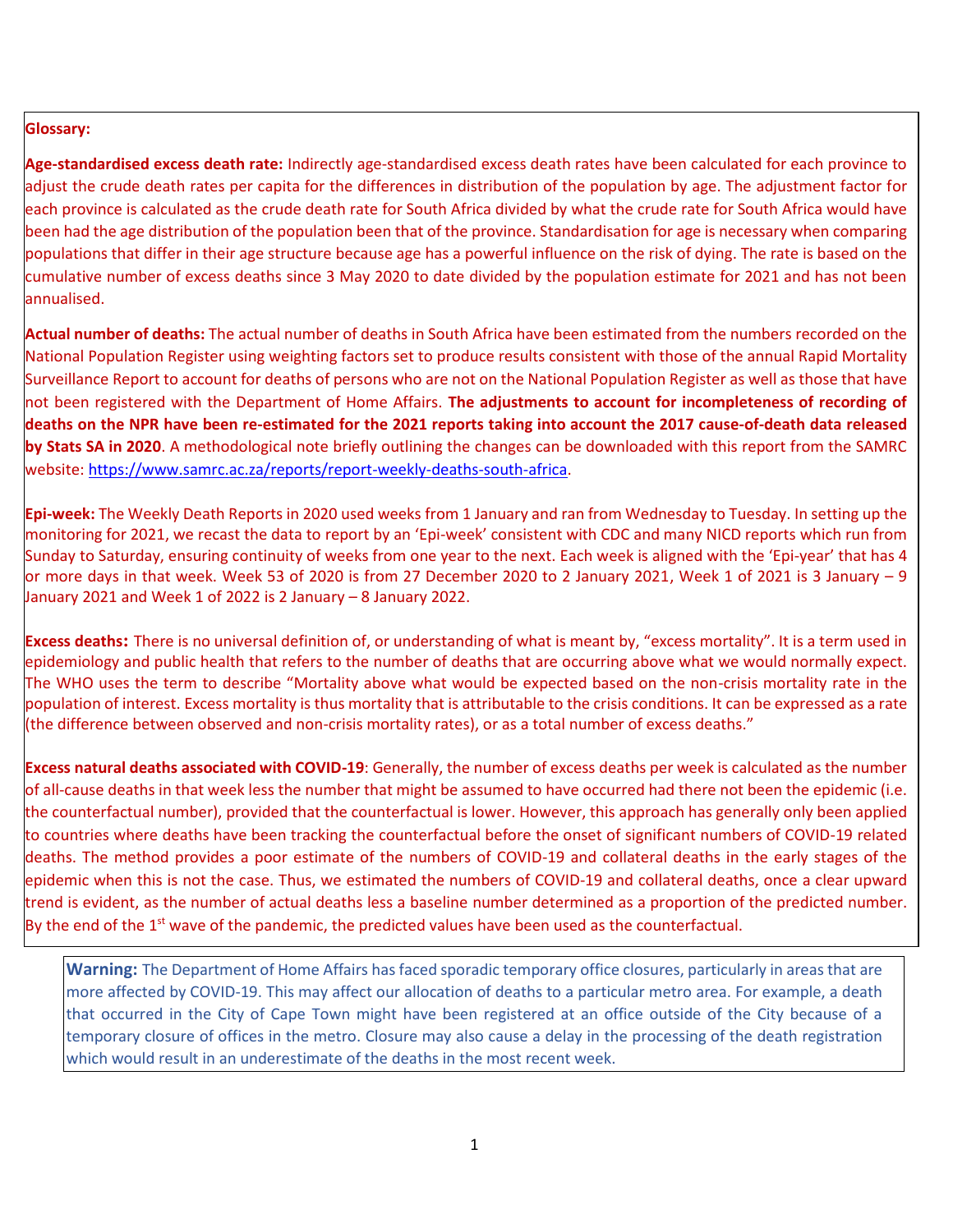## **Background**

This report provides estimates of the weekly number of deaths of all persons in South Africa for epidemiological **Week 1** of 2022, covering the period **2 – 8 Jan 2022.**

The predicted numbers of weekly deaths in 2022 have been estimated using the models prepared for 2021 with population estimates for 2022. A methodological note outlining the approach for monitoring deaths during 2021 can be downloaded from the SAMRC website: [https://www.samrc.ac.za/sites/default/files/files/2021-01-](https://www.samrc.ac.za/sites/default/files/files/2021-01-24/Methodological%20Note%20on%20Predicted%20Weekly%20Deaths%2020_Jan_2021.pdf) 24/Methodological Note on Predicted Weekly Deaths 20 Jan\_2021.pdf.

Briefly, the predicted values for the provinces and nationally are based on negative binomial models based on death data for the period 2014-2019. After reviewing trends in the data, separate negative binomial models have been fitted to the unnatural deaths for all provinces combined, and separate models for natural deaths for each of KwaZulu-Natal, Western Cape and the Northern Cape, and the 6 other provinces in a combined model to provide estimates by age, sex and epi-week for each year. A prediction interval has been estimated on the basis of the variability in the observed weekly data for each reported domain. Predicted values for each metropolitan area continue to be based on the timeseries model of data for 2018 and 2019 developed for 2020 as the trends in the sub-provincial data need further investigation to develop a comprehensive district-level model.

### **Trends**

- The weekly number of deaths (all ages) from all causes decreased from **13,213** in **Week 52** in 2021 (26 Dec 1 Jan 2021) to **12,795** in **Week 1** of 2022 (2 – 8 Jan 2022).
- The number of excess deaths from natural causes (all ages) peaked in **Week 51** of 2021 (19 Dec 25 Dec 2021) and decreased to **3,156** in **Week 1** of 2022 (2 – 8 Jan 2022) with a p-score of 37% (i.e., the excess was 37% of the predicted number).
- Since 3 May 2020, there has been a cumulative total of more than **290,000** excess deaths from natural causes of persons all ages of which **85,000** occurred in 2020, just over **202,000** occurred in 2021 (since 3 Jan 2021) and just over **3,000** occurred in the first epi week of 2022.

| <b>Week</b> | <b>Date</b>                    | <b>Weekly excess</b> | <b>Cumulative</b> | <b>Cumulative</b> | <b>Cumulative</b> |
|-------------|--------------------------------|----------------------|-------------------|-------------------|-------------------|
|             |                                | deaths from          | excess since      | excess since      | excess since      |
|             |                                | natural causes       | 3 May 2020        | 3 January 2021    | 2 January 2022    |
|             |                                | (all ages)           | (all ages)        | (all ages)        | (all ages)        |
| 43          | 24-Oct-21 - 30-Oct-21          | 816                  | 268,892           | 183,950           |                   |
| 44          | $31-Oct-21 - 6-Nov-21$         | 1,408                | 270,300           | 185,358           |                   |
| 45          | 7-Nov-21-13-Nov-21             | 1,530                | 271,830           | 186,888           |                   |
| 46          | $14$ -Nov-21 - 20-Nov-21       | 1,240                | 273,070           | 188,128           |                   |
| 47          | $21-Nov-21 - 27-Nov-21$        | 1,197                | 274,267           | 189,324           |                   |
| 48          | $28-Nov-21 - 4-Dec-21$         | 1,870                | 276,137           | 191,195           |                   |
| 49          | $5 - Dec - 21 - 11 - Dec - 21$ | 1,676                | 277,813           | 192,871           |                   |
| 50          | $12$ -Dec-21 - 18-Dec-21       | 2,534                | 280,347           | 195,405           |                   |
| 51          | $19$ -Dec-21 - 25-Dec-21       | 3,430                | 283,777           | 198,835           |                   |
| 52          | $26$ -Dec-21 - 1-Jan-22        | 3,319                | 287,096           | 202,153           |                   |
| 1           | $2$ -Jan-22 – 8-Jan-22         | 3,156                | 290,252           |                   | 3,156             |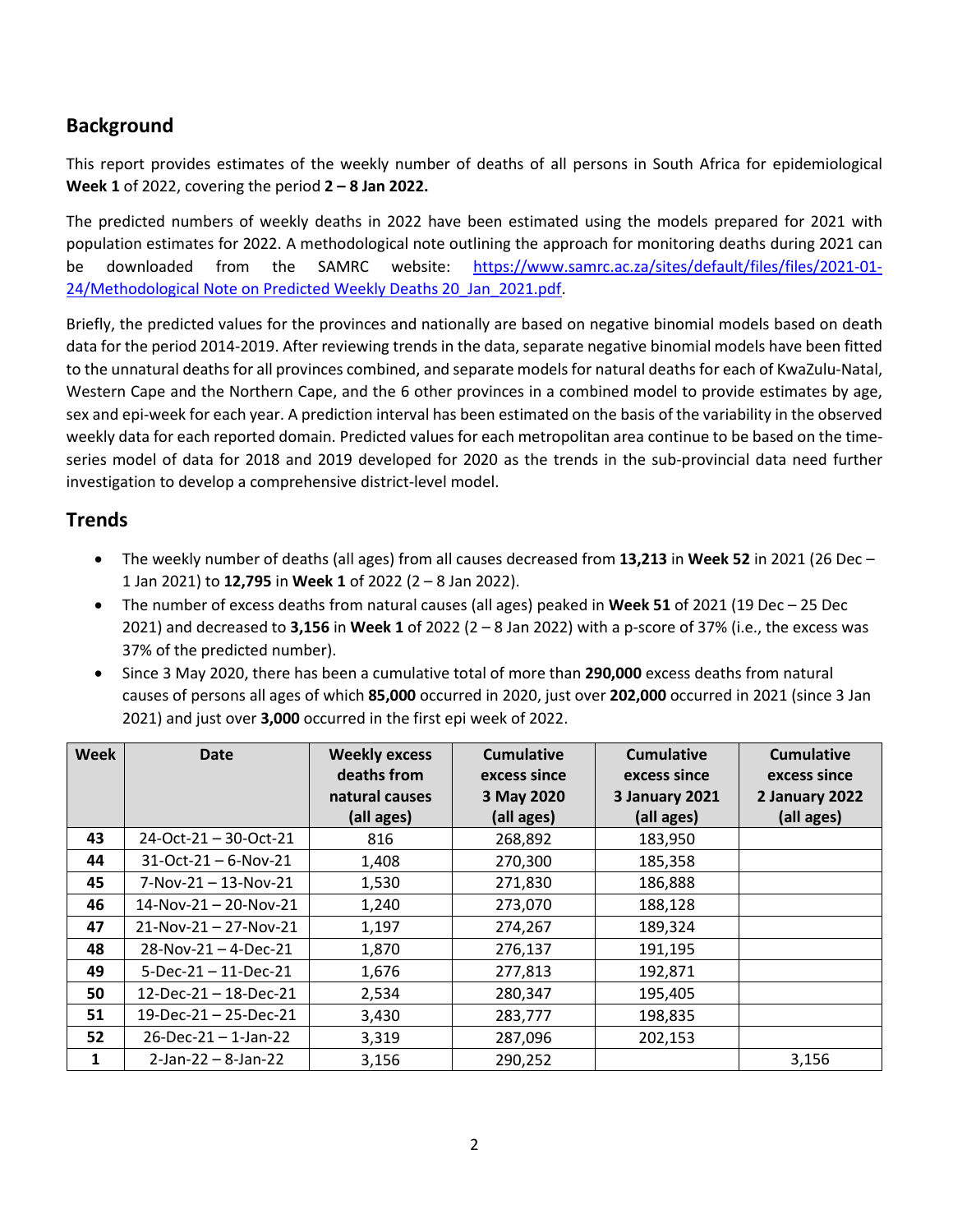- For people under the age of 60, the number of natural deaths tracked within the prediction bounds from **Week 36** (5 – 11 Sep 2021) to **Week 49** (5 -11 Dec 2021). In **Week 43** (24 – 30 Oct 2021), the numbers reached a low, just above the predicted value and then fluctuated between the predicted number and the upper prediction bound. However, since **Week 50** (12 -18 Dec 2021), the number of natural deaths has been higher than the upper prediction bound reaching a peak in **Week 51** (19 – 25 Dec 2021) with a p-score was 25%. The number has decreased below the upper prediction bound to **4,955** in **Week 1** of 2022 (2 – 8 Jan 2022) with a p-score of 14%. The cumulative number of excess natural deaths for people under-60 years since **3 May 2020** was more than **76,000**.
- The number of weekly excess deaths in the 60+ years age group increased to a peak of **7,156** in **Week 28** (11 – 17 Jul 2021) with a p-score of 152% and declined thereafter. After an erratic decline, the numbers remained above the upper prediction bound but reached a low in **Week 43** (24 – 30 Oct 2021) with a p-score of 18%. The weekly number of excess deaths in the age group has increased to **2,504** with a p-score of 61% in **Week 1** of 2022 (2 – 8 Jan 2022). The cumulative total number of excess natural deaths in this age group since **3 May 2020** was **214,000**.

| Week | Date                            | <b>Weekly excess deaths from</b><br>natural causes for persons 60+ | p-score |
|------|---------------------------------|--------------------------------------------------------------------|---------|
|      |                                 | years                                                              |         |
| 43   | $24 - Oct - 21 - 30 - Oct - 21$ | 692                                                                | 17.7%   |
| 44   | $31 - Oct - 21 - 6 - Nov - 21$  | 836                                                                | 20.8%   |
| 45   | $7-Nov-21 - 13-Nov-21$          | 937                                                                | 23.6%   |
| 46   | $14$ -Nov-21 - 20-Nov-21        | 843                                                                | 21.7%   |
| 47   | $21-Nov-21 - 27-Nov-21$         | 814                                                                | 21.4%   |
| 48   | $28-Nov-21 - 4-Dec-21$          | 1,112                                                              | 27.9%   |
| 49   | $5 - Dec - 21 - 11 - Dec - 21$  | 1,195                                                              | 29.5%   |
| 50   | $12$ -Dec-21 – 18-Dec-21        | 1,748                                                              | 45.4%   |
| 51   | $19$ -Dec-21 – 25-Dec-21        | 2,392                                                              | 59.7%   |
| 52   | $26$ -Dec-21 - 1-Jan-22         | 2,475                                                              | 60.9%   |
|      | $2$ -Jan-22 – 8-Jan-22          | 2,540                                                              | 60.6%   |

- Deaths from natural causes in **Week 1** (2 8 Jan 2022) were higher than their upper prediction bound for all provinces except for **Gauteng**, which is just below its upper prediction bound.
- There are signs of the  $4<sup>th</sup>$  wave having peaked in several provinces:
	- o **Gauteng** peaked in **Week 50** (12 18 Dec 2021) with a p-score of 42% which has dropped to 7%,
	- o **Northern Cape** which peaked in **Week 51** (19 25 Dec 2021) at a p-score of 55%,
	- o **Limpopo** which peaked in **Week 51** (19 25 Dec 2021) at a p-score of 43%,
	- o **Free State** which peaked in **Week 52** (26 Dec 2021 1 Jan 2022) at a p-score of 33%,
	- o **KwaZulu Natal** which peaked in **Week 52** (26 Dec 2021 1 Jan 2022) at a p-score of 54%, and
	- **North West** which peaked in Week 52 (26 Dec 2021 1 Jan 2022) at a p-score of 38%.
- The number of natural deaths continued to increase in **Week 1** of 2022 (2 8 Jan 2022) in
	- o **Western Cape** (p-score 49%) but have started to decrease in the **City of Cape Town**, and
	- o **Mpumalanga** (p-score of 34%).
- The **Eastern Cape** started increasing early and breached its upper prediction bound in **Week 45** (7 14 Nov 2021). The number of excess deaths more or less doubled in **Week 51** (19 – 25 Dec 2022) and has remained at this level for the past 3 weeks with a p-score of 72-73%.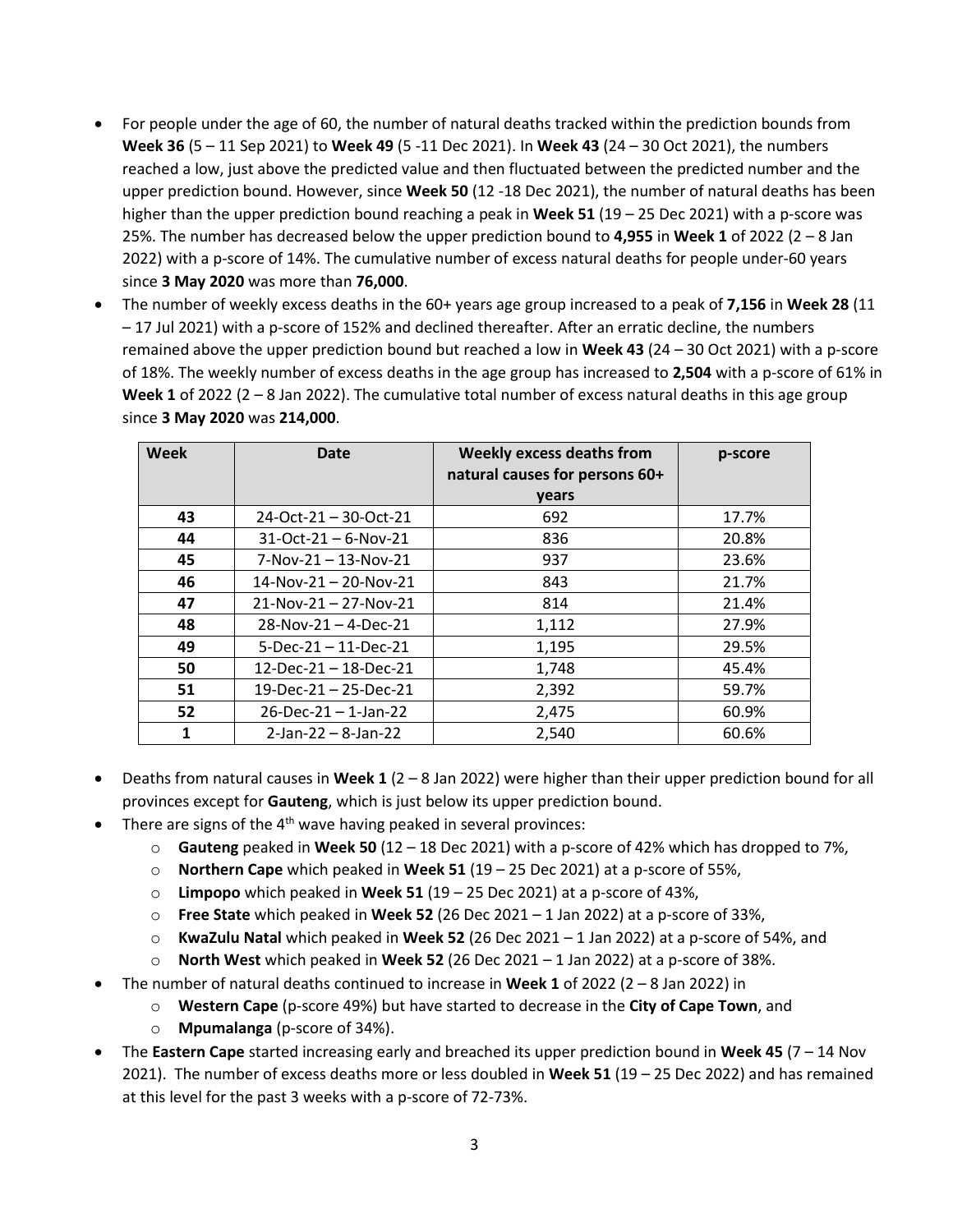- Per capita excess death rates have been calculated for the provinces to scale the cumulative deaths for the population size of each province (**Table 1**). By the end of **Week 1** of 2022 (2 – 8 Jan 2022), the national excess death rate since 3 May 2020 was **488** per **100,000** population.
- The provinces with the highest cumulative numbers of excess deaths at the end of **Week 1** of 2022 (2 8 Jan 2022), are, in order, **KwaZulu-Natal, Gauteng** and **Eastern Cape**. The ranking changes to **Eastern Cape, Northern Cape** and **Free State** for the crude death rates per capita (i.e., taking size of the provincial populations into account) and to **Northern Cape, KwaZulu-Natal** and **Eastern Cape** using the agestandardised rates per capita (i.e., taking into account the age distribution of the provincial population). The **Western Cape** followed by **Gauteng** continue to have the lowest cumulative age standardised per capita rates.
- Following some declines below the predicted, coinciding with the change of lockdown to adjusted level 4 with re-banning of alcohol sales and extension of curfew, the number of unnatural deaths has tracked the predicted number since **Week 30** (25 – 31 Jul 2021). **Week 52** (26 Dec 2021 – 1 Jan 2022), followed the predicted trend closely and saw the highest number of unnatural deaths in 2021, at **1,574.** In **Week 1** of 2022 (2 – 8 Jan 2022)**,** there were **1,109** unnatural deaths, slightly lower than the predicted number.



*Numbers have been scaled to the estimated actual number of death and for the last week has been adjusted for delayed registrations*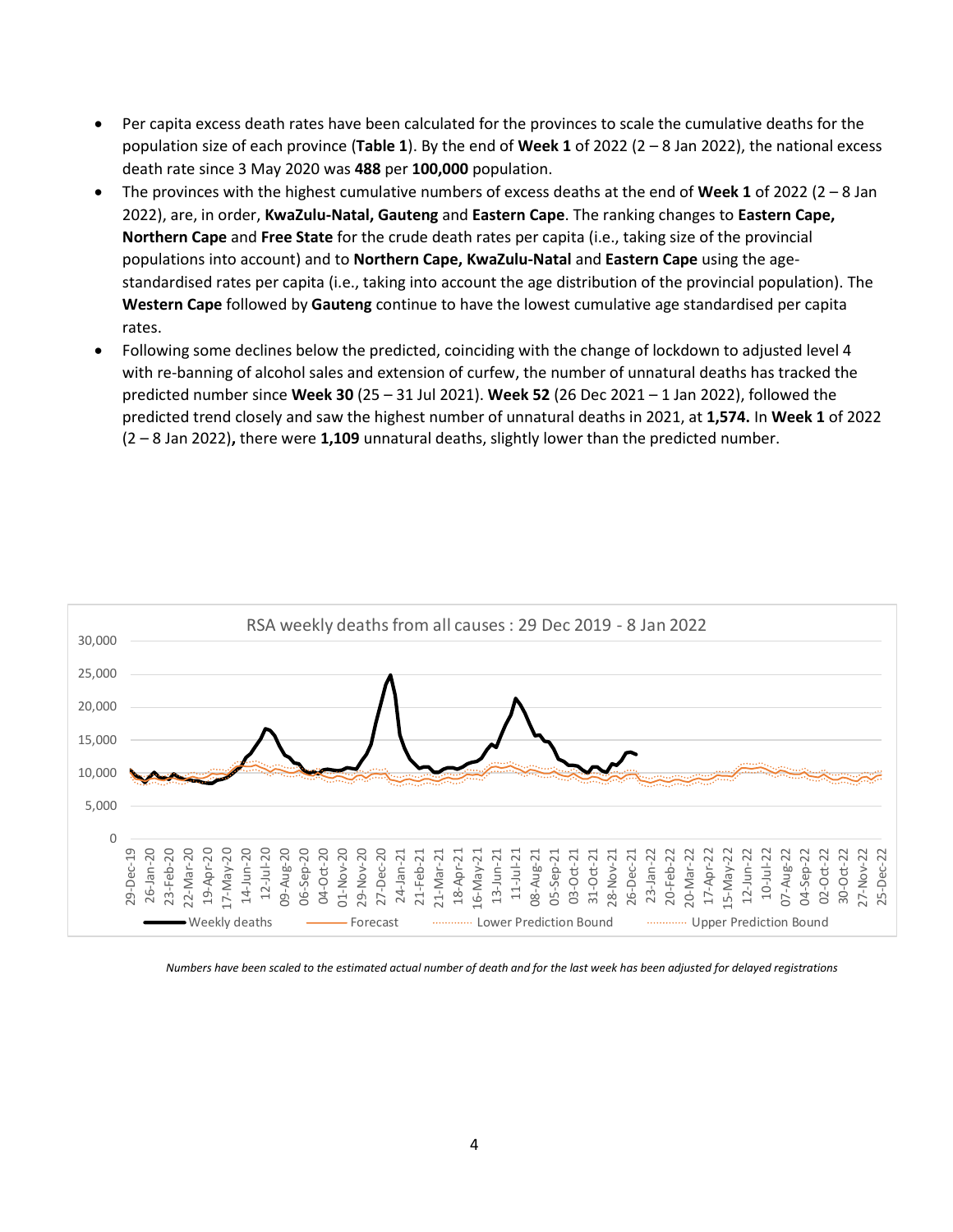**Table 1: Number of excess natural deaths of persons by province and metro relative to revised predicted number based on the observed drop during lockdown, South Africa 2020/21**

| <b>Region</b>                    | <b>Period</b>            | <b>Excess deaths vs</b> | <b>Excess deaths per</b> | Age standardised<br>excess death rate per<br>100,000 |
|----------------------------------|--------------------------|-------------------------|--------------------------|------------------------------------------------------|
|                                  |                          | revised base            | 100,000 population       |                                                      |
| South Africa                     | 3 May 20 - 8 Jan 22      | 290,252                 | 488                      | 488                                                  |
| Province                         |                          |                         |                          |                                                      |
| Eastern Cape                     | 31 May 20 - 8 Jan 22     | 48,786                  | 741                      | 597                                                  |
| <b>Free State</b>                | 21 Jun 20 - 8 Jan 22     | 16,229                  | 557                      | 557                                                  |
| Gauteng                          | 7 Jun 20 - 8 Jan 22      | 58,026                  | 372                      | 409                                                  |
| KwaZulu-Natal                    | 7 Jun 20 - 8 Jan 22      | 59,549                  | 520                      | 599                                                  |
| Limpopo                          | $21$ Jun $20 - 8$ Jan 22 | 30,900                  | 523                      | 458                                                  |
| Mpumalanga                       | $21$ Jun $20 - 8$ Jan 22 | 22,445                  | 466                      | 503                                                  |
| Northern Cape                    | 28 Jun 20 - 8 Jan 22     | 8,220                   | 702                      | 657                                                  |
| North West                       | 28 Jun 20 - 8 Jan 22     | 16,395                  | 407                      | 418                                                  |
| Western Cape                     | 3 May 20 - 8 Jan 22      | 29,701                  | 421                      | 371                                                  |
| <b>Metropolitan Municipality</b> |                          |                         |                          |                                                      |
| <b>Buffalo City</b>              | 31 May 20 - 8 Jan 22     | 5,436                   |                          |                                                      |
| City of Cape Town                | 3 May 20 - 8 Jan 22      | 21,199                  |                          |                                                      |
| Ekurhuleni                       | 7 Jun 20 - 8 Jan 22      | 14,369                  |                          |                                                      |
| eThekwini                        | 14 Jun 20 - 8 Jan 22     | 13,228                  |                          |                                                      |
| Johannesburg                     | 7 Jun 20 - 8 Jan 22      | 19,715                  |                          |                                                      |
| Mangaung                         | $21$ Jun $20 - 8$ Jan 22 | 4,704                   |                          |                                                      |
| Nelson Mandela Bay               | 31 May 20 - 8 Jan 22     | 7,532                   |                          |                                                      |
| City of Tshwane                  | 7 Jun 20 - 8 Jan 22      | 11,022                  |                          |                                                      |

*Note: Period has been determined based on when an upturn in the number of natural deaths became apparent. Parts do not sum to the whole because office closures due to Covid-19 may have led to registration of deaths at other offices which may not be in the same area, and random fluctuation at the point at which the baseline is determined.*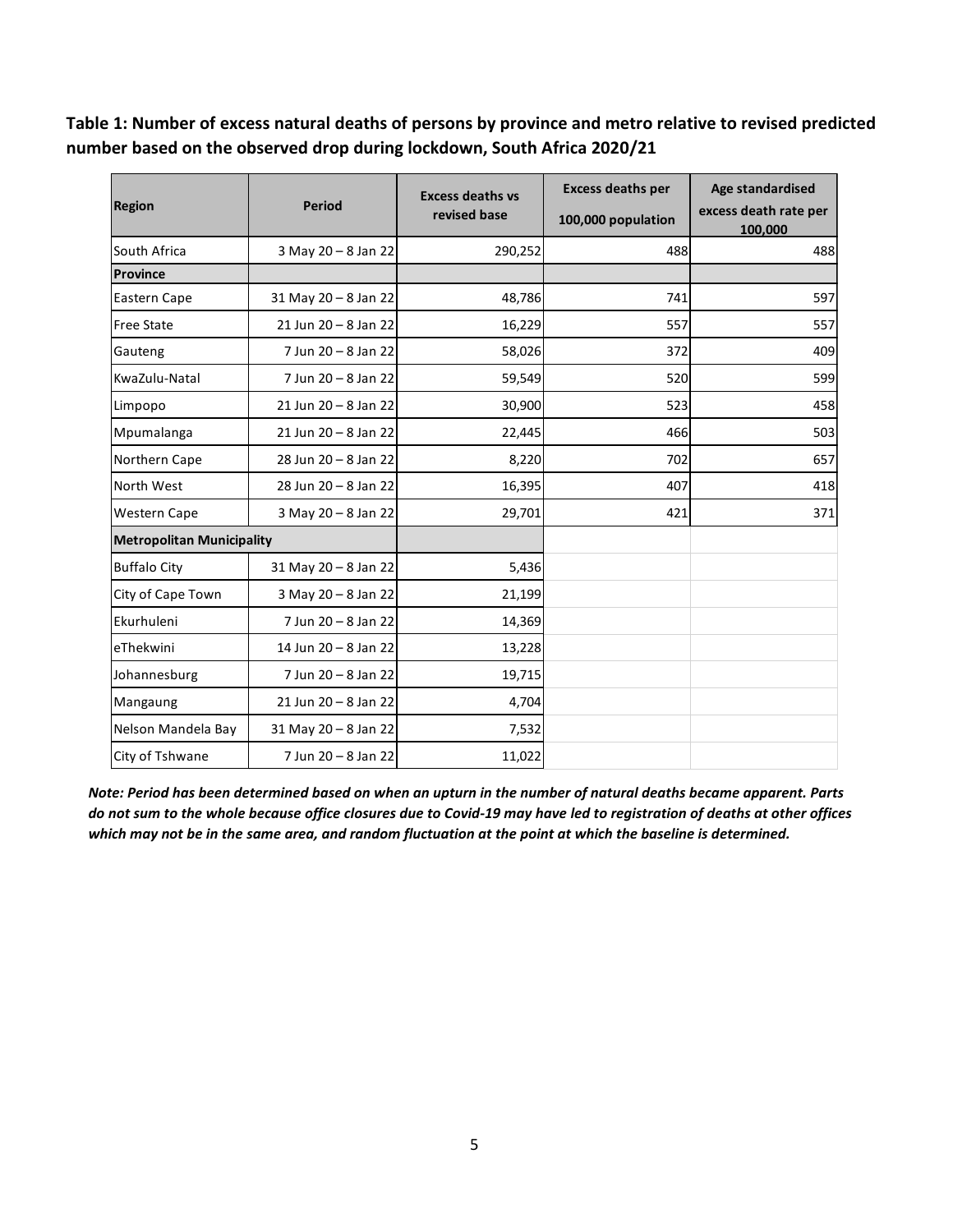**Table 2: Number of excess deaths from all causes of persons by province and metro relative to predicted number based on historical trend, South Africa 2020/21**

|                                  | <b>Excess deaths vs</b> | <b>Excess deaths per</b> |  |
|----------------------------------|-------------------------|--------------------------|--|
| <b>Region</b>                    | forecast                | 100,000 population       |  |
| South Africa                     | 283,906                 | 477                      |  |
| <b>Province</b>                  |                         |                          |  |
| Eastern Cape                     | 49,046                  | 745                      |  |
| <b>Free State</b>                | 15,864                  | 545                      |  |
| Gauteng                          | 54,775                  | 351                      |  |
| KwaZulu-Natal                    | 60,134                  | 525                      |  |
| Limpopo                          | 30,721                  | 520                      |  |
| Mpumalanga                       | 21,909                  | 455                      |  |
| Northern Cape                    | 8,036                   | 687                      |  |
| North West                       | 15,769                  | 392                      |  |
| <b>Western Cape</b>              | 27,651                  | 392                      |  |
| <b>Metropolitan Municipality</b> |                         |                          |  |
| <b>Buffalo City</b>              | 5,435                   |                          |  |
| City of Cape Town                | 19,373                  |                          |  |
| Ekurhuleni                       | 13,042                  |                          |  |
| eThekwini                        | 12,026                  |                          |  |
| Johannesburg                     | 19,388                  |                          |  |
| Mangaung                         | 5,065                   |                          |  |
| Nelson Mandela Bay               | 7,450                   |                          |  |
| City of Tshwane                  | 11,216                  |                          |  |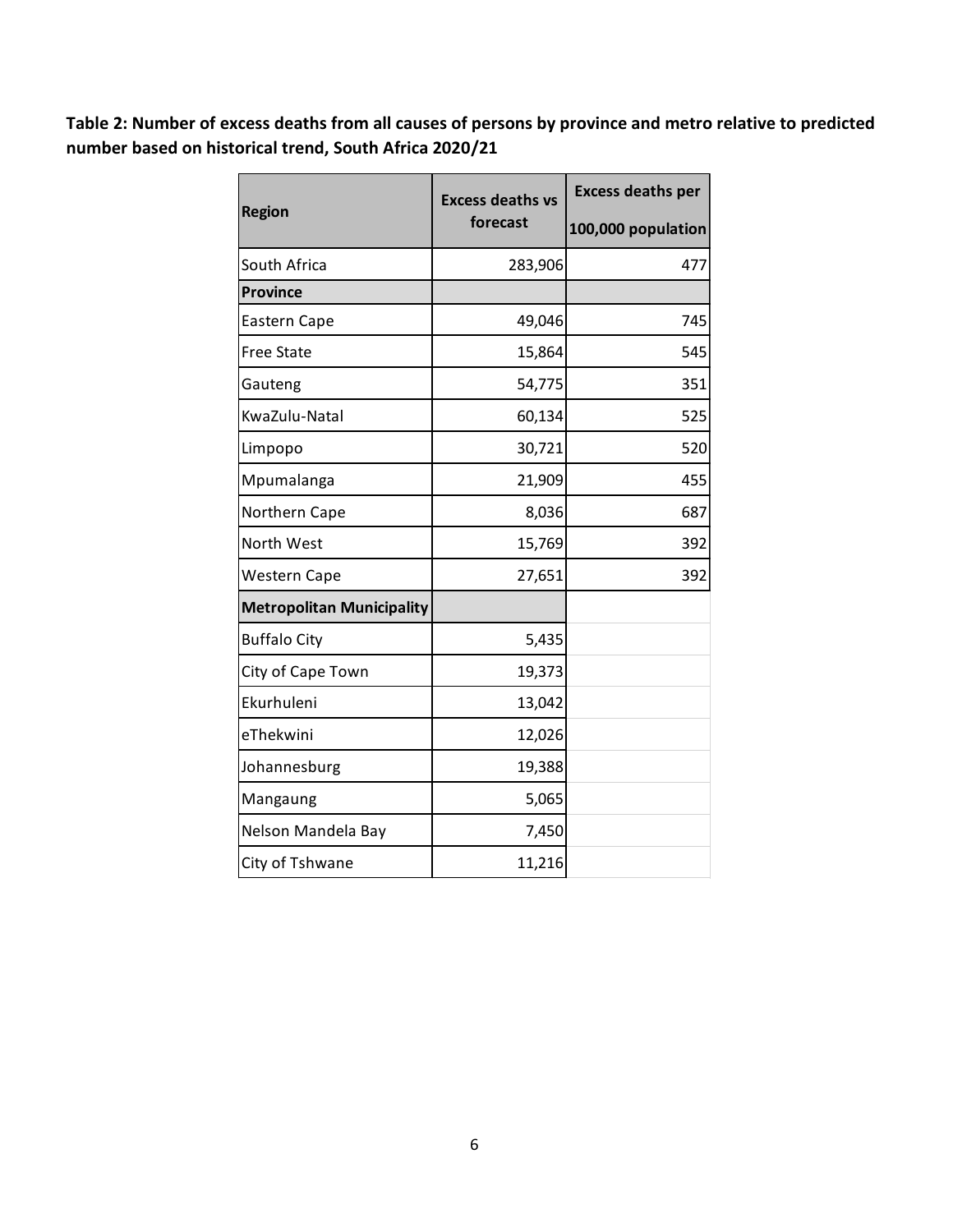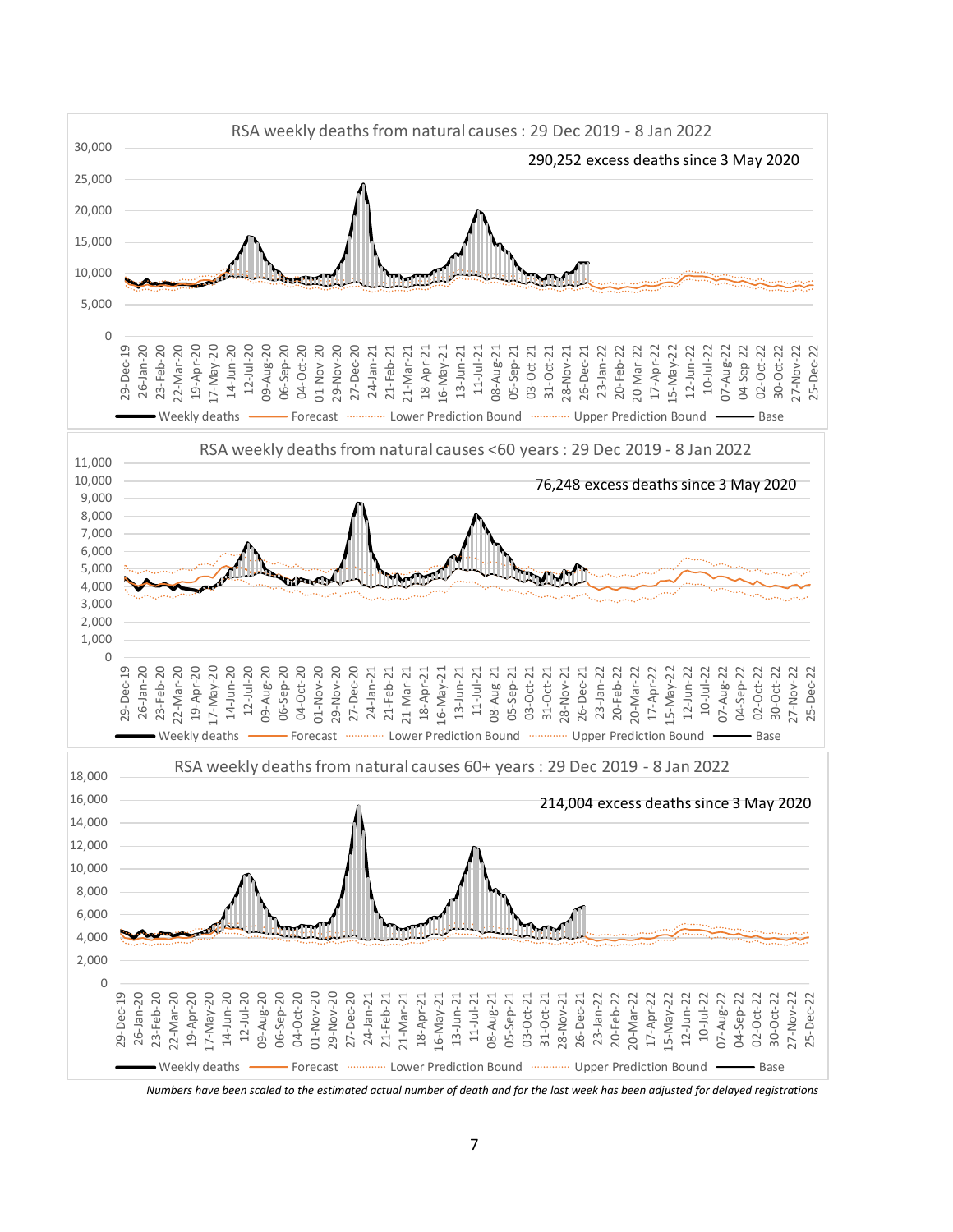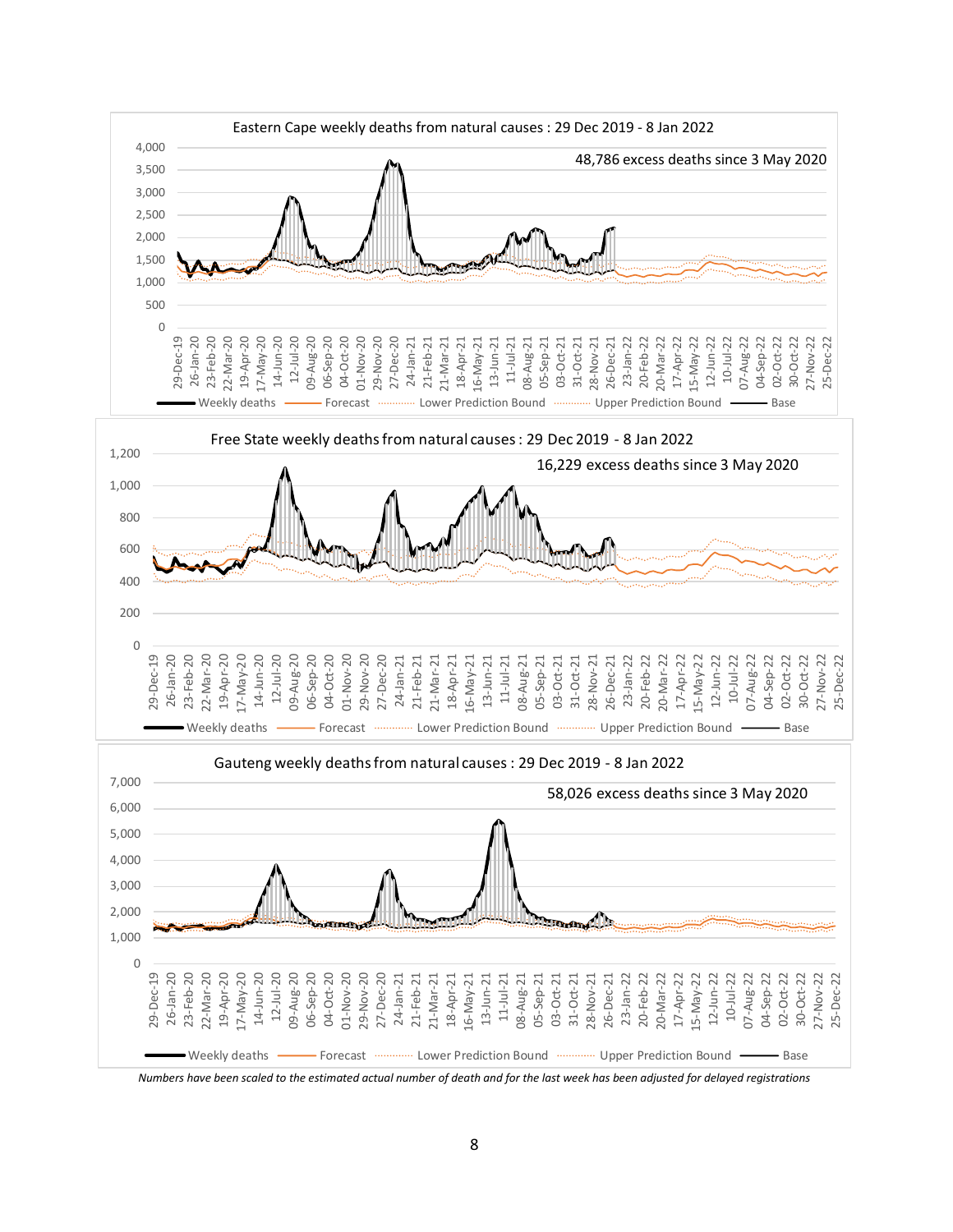

*Numbers have been scaled to the estimated actual number of death and for the last week has been adjusted for delayed registrations*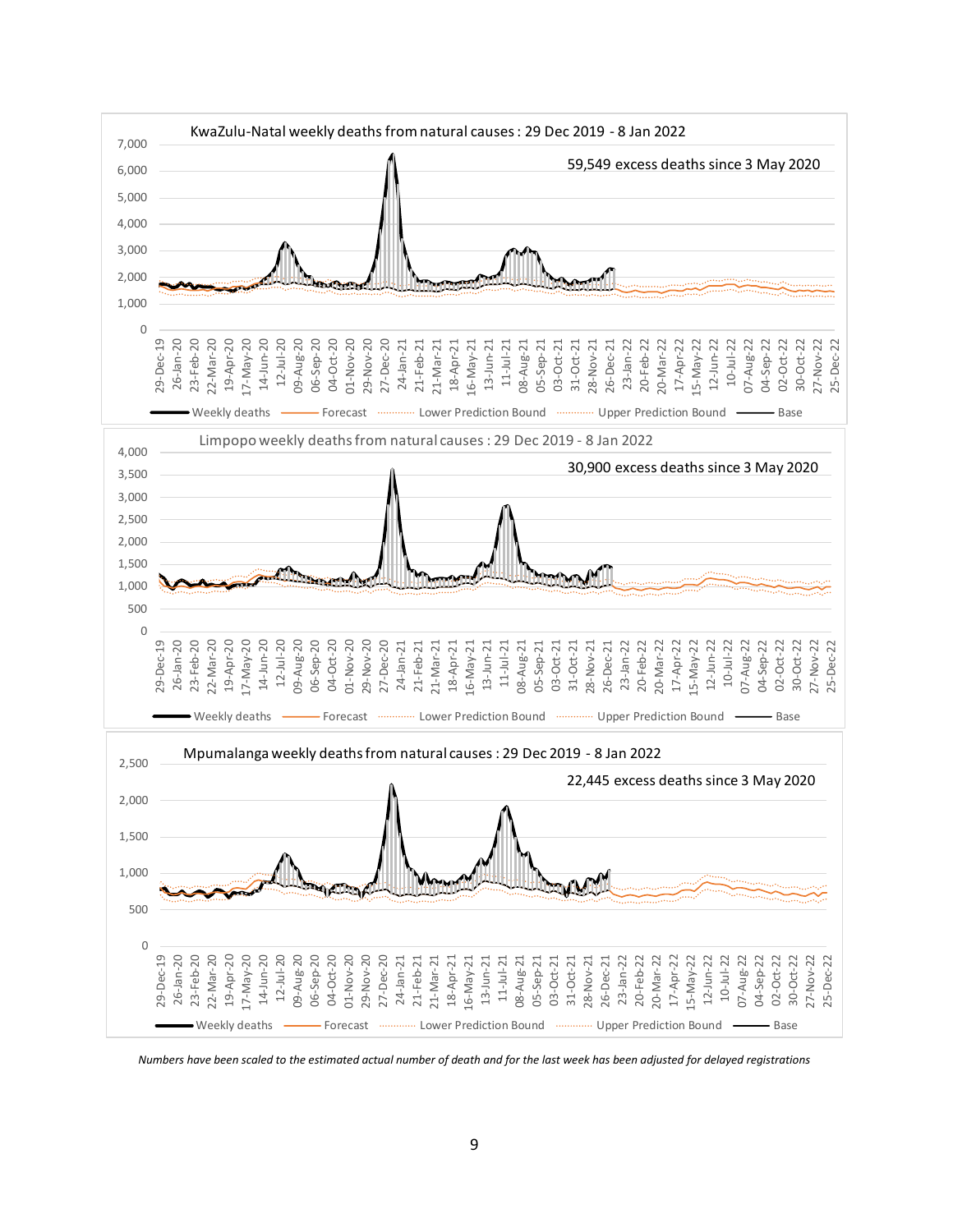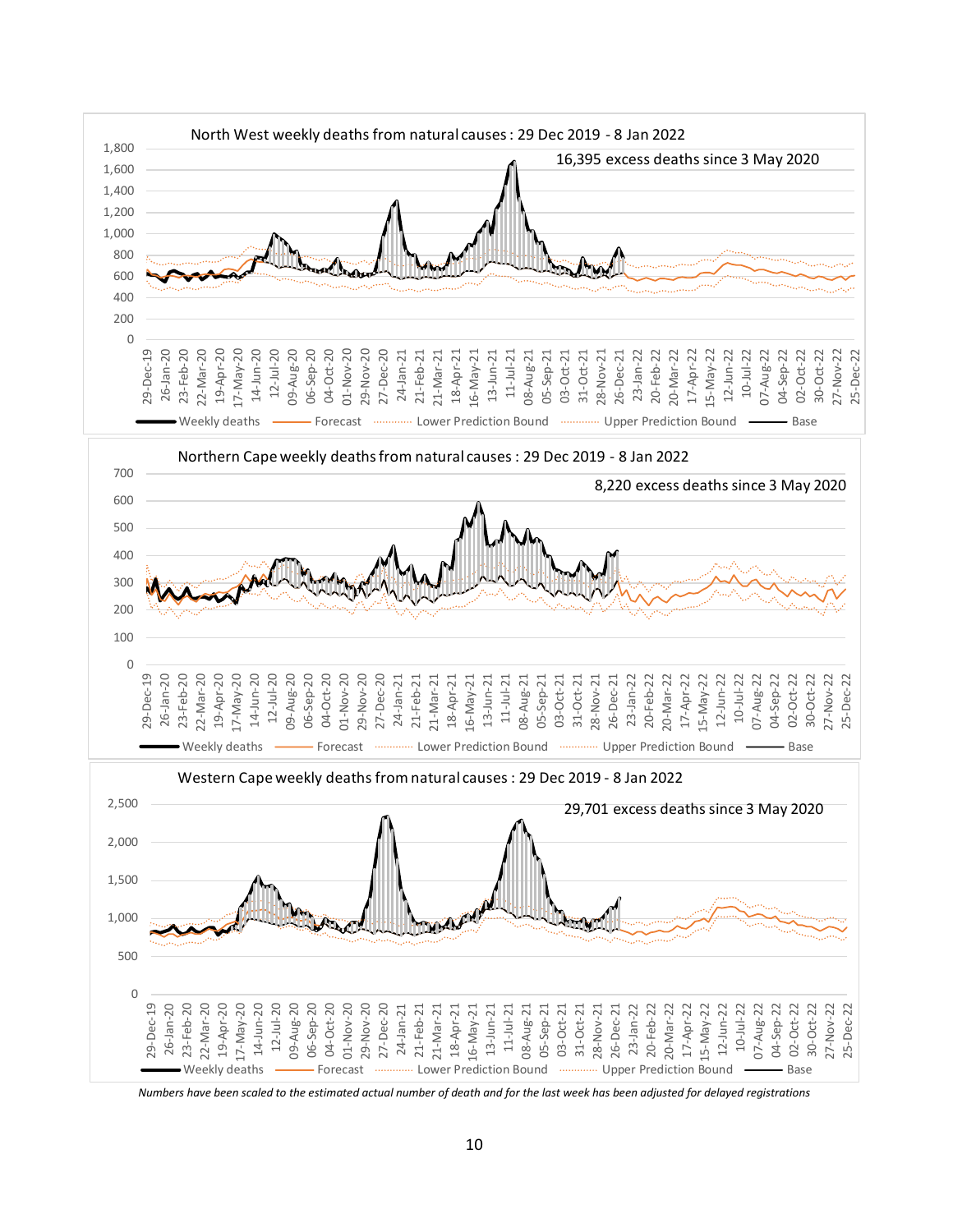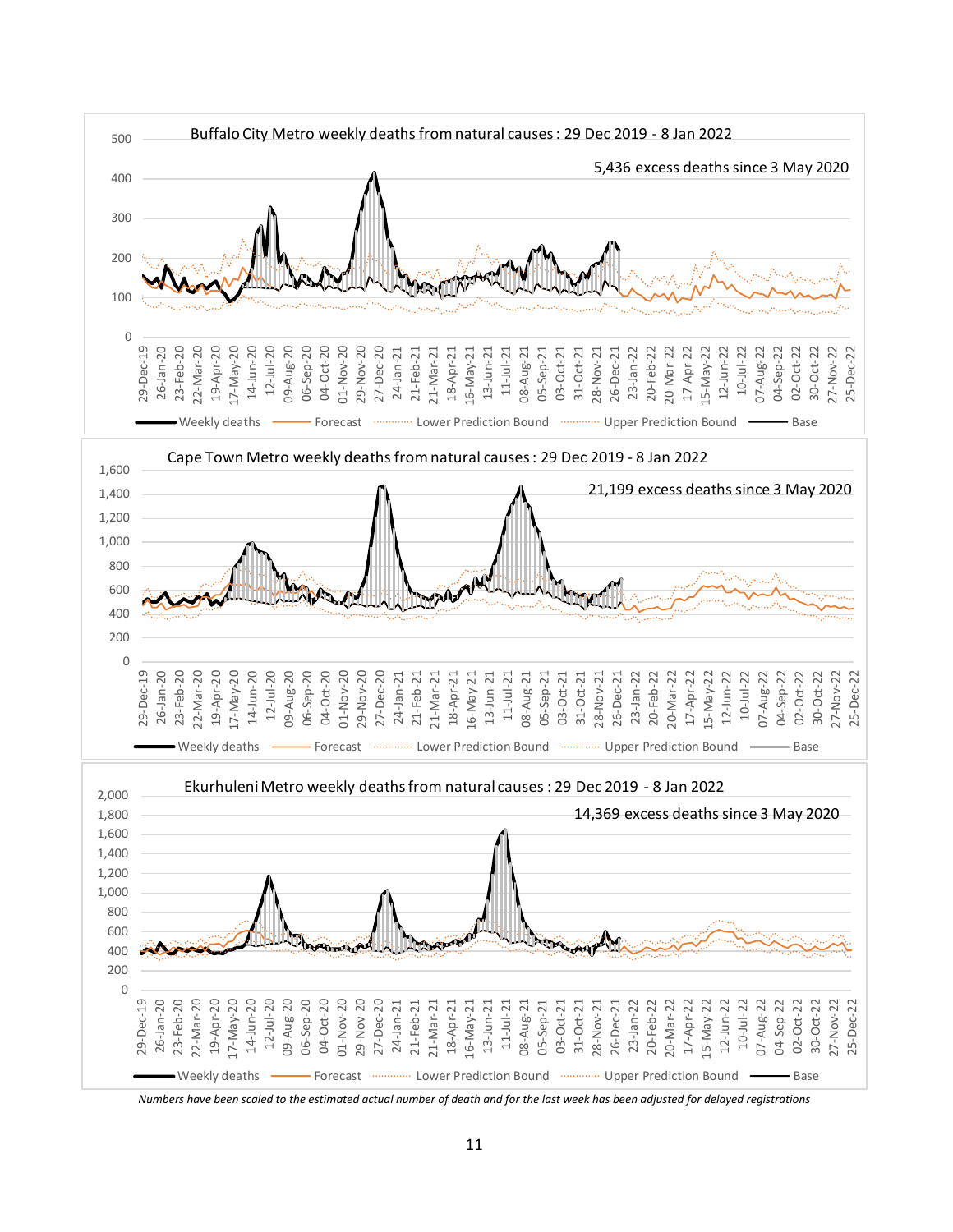



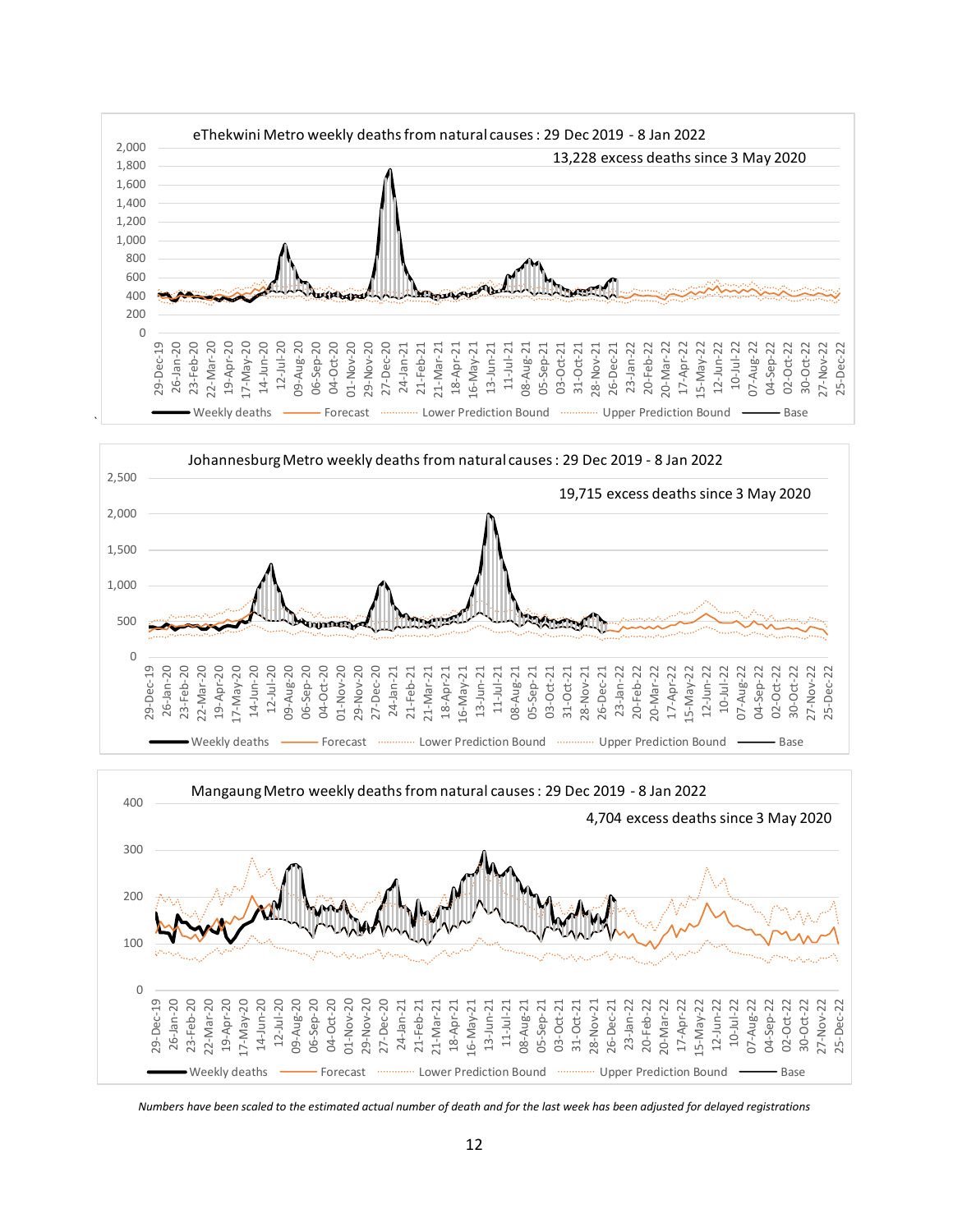